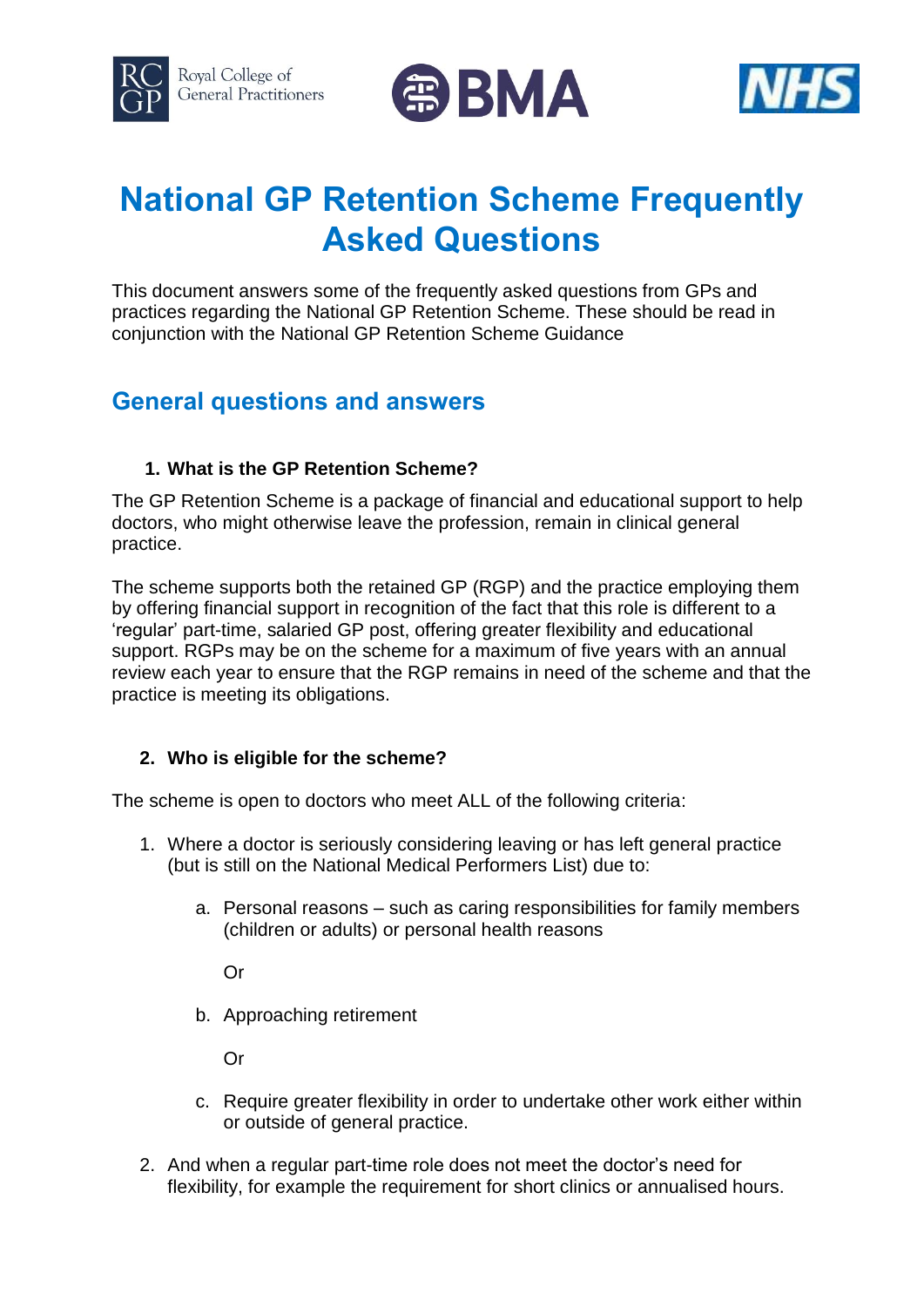3. And where there is a need for additional educational supervision. For example a newly qualified doctor needing to work 1-4 sessions a week due to caring responsibilities or those working only 1-2 sessions where pro-rata study leave allowance is inadequate to maintain continuing professional development and professional networks.

Doctors must hold full registration and a licence to practice with the GMC and be on the National Medical Performers List.

# **3. Why are we doing this?**

The General Practice Forward View (GPFV) has committed to introduce 'a new GP retainer scheme more fit for purpose' from 1 April 2017.

Workforce data shows that the number of GPs leaving in most ages groups particularly those aged 55–59 and 60-64, has risen over the last 10 years. Data also shows peaks in GPs leaving practice aged in their 30s and aged 55-59<sup>1</sup>. This scheme is aimed at anyone intending to leave general practice at anytime in their career and when a regular part-time role does not meet the doctor's need for flexibility and where there is a need for additional educational supervision

#### **4. How does the GP Retention Scheme differ to that of the Retained Doctors Scheme 2016?**

The GP Retention Scheme replaces the Retained Doctors Scheme 2016. The two schemes are similar in that they offer the same amount of funding – the practice still receives a payment of £76.92 per session that the RGP works, the annual expenses supplement for the RGP remains at between £1000 and £4000 and the new scheme retains much of the same approvals process as for the 2016 scheme. However the following changes have been made:

• Further clarity on who can apply to the scheme.

1

- Further clarity around what additional work can be undertaken while on the scheme.
- Further clarity around extended absence and scheme extensions for example when extensions are applicable and when payments should cease.
- The introduction of a job plan to accompany the scheme to ensure that the RGP post delivers its aims including provision for CPD.
- Clear guidance around the management/approval of the RGPs on to the scheme.
- A revised application form that reflects the changes made to the scheme.

<sup>1</sup> NHS Digital (2016). General and Personal Medical Services, England 2004-2014, as at 30 September [online]. Available at <http://content.digital.nhs.uk/catalogue/PUB16934> [Accessed 1 July 2016].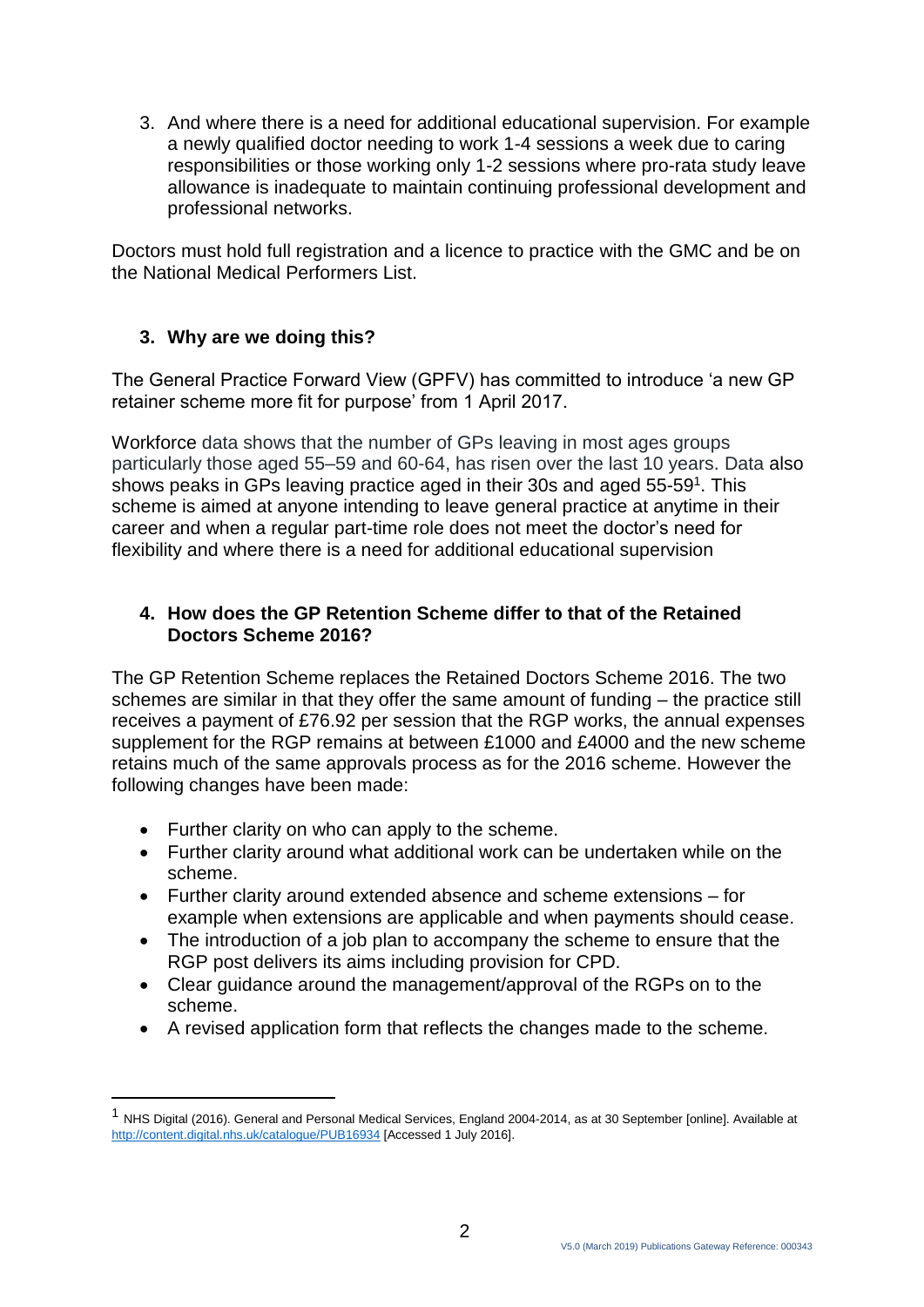#### **5. How is this scheme different to the Induction and Refresher (I&R) Scheme?**

#### The Induction & Refresher (I&R) Scheme

[\(https://gprecruitment.hee.nhs.uk/Induction-Refresher\)](https://gprecruitment.hee.nhs.uk/Induction-Refresher) in England provides an opportunity for GPs who have previously been on the General Medical Council's (GMC) GP Register and on the NHS England National Medical Performers List (MPL), to safely return to general practice, following a career break or time spent working abroad. It also supports the safe introduction of EU and overseas GPs who have qualified outside the UK and have no previous NHS GP experience.

The GP Retention Scheme is designed to support GPs who would otherwise leave, when a regular part-time role does not meet the doctor's need for flexibility and where there is a need for additional educational supervision.

To join the scheme doctors must hold full registration and a licence to practice with the GMC and be on the National Medical Performers List.

# **Questions for prospective retained doctors**

# **6. Why should I apply for the scheme? How will it benefit me?**

The GP Retention Scheme is designed to support GPs who would otherwise leave (or have left), when a regular part-time role does not meet the doctor's need for flexibility and where there is a need for additional educational supervision.

RGPs may be on the scheme for a maximum of five years with an annual review each year to ensure that the RGP remains in need of the scheme and that the practice is meeting its obligations.

Each RGP would qualify for an annual professional expenses supplement of between £1000 and £4000 which is based on the number of sessions worked per week. It is payable to the RGP via the practice. The professional expenses supplement is subject to deductions for tax and national insurance contributions but is not pensionable by the practice.

This scheme enables a doctor to remain in clinical practice for a maximum of four clinical sessions (16 hours 40 minutes) per week - 208 sessions per year, which includes protected time for continuing professional development and educational support.

# **7. Can I be a RGP in the practice that I already work in?**

Yes as long as the practice offers the RGP work which enables them to maintain their skills across the full spectrum of general practitioner work. The RGP should be embedded in one GP practice to enable peer support at work and continuity with patients.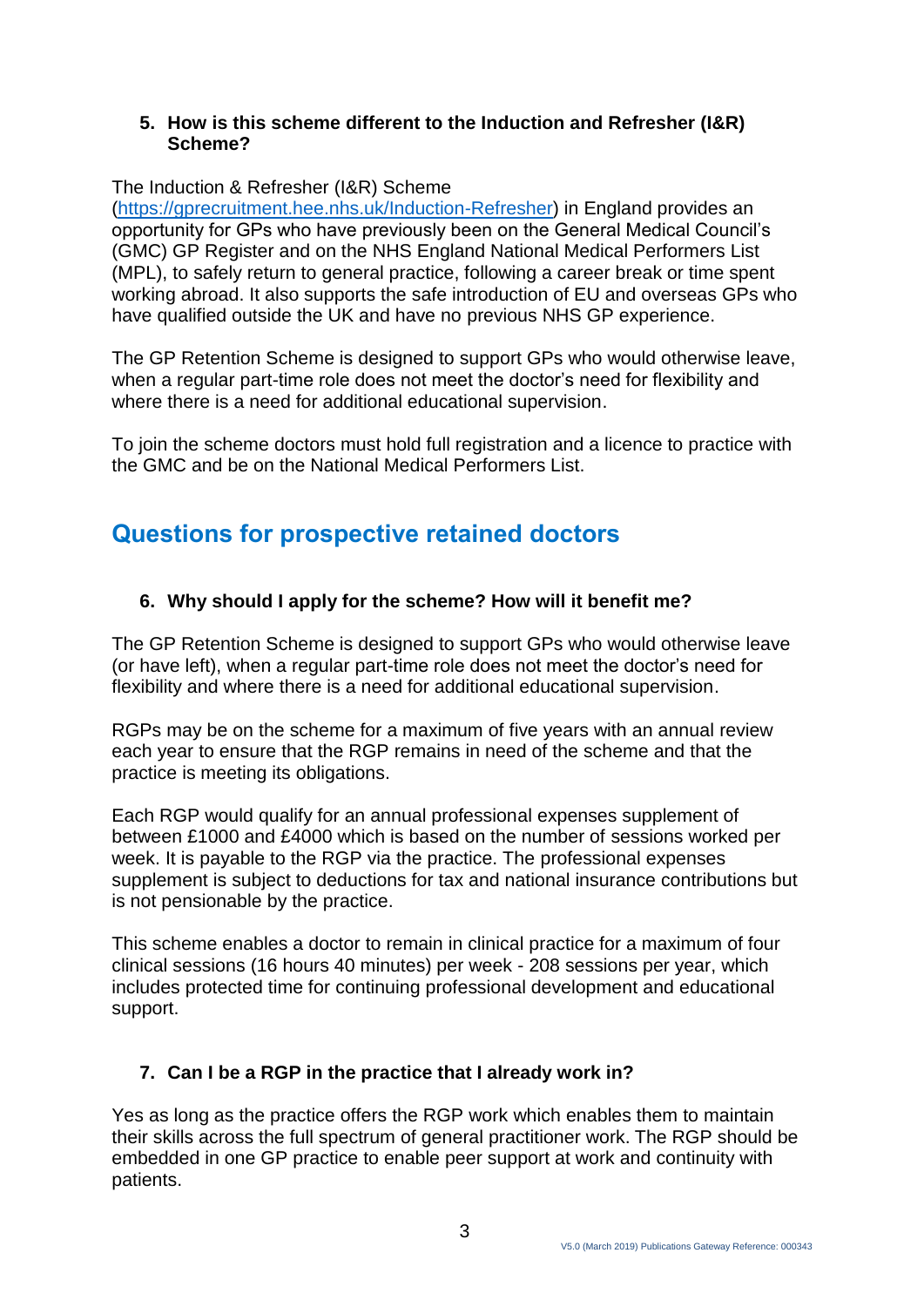Practices must be able to demonstrate they can meet the educational needs of the RGP and that they understand the ethos of educational supervision. The designated RGP Scheme Lead from HEE will assess this based on the needs of the doctor who is applying. The practice must provide a named educational supervisor who is either a GP trainer, F2 supervisor or has recently accessed a suitable training course in supervision. The precise specification will be determined by the designated HEE RGP Scheme Lead.

#### **8. I am not on the National Medical Performers List but have practiced in the last 2 years, am I able to join the scheme?**

To join the scheme doctors must hold full registration and a licence to practice with the GMC and be on the National Medical Performers List. It is recommended to talk to your local Responsible Officer who will be able to advise on the best route to get back onto the National Medical Performers List.

#### **9. What evidence can be used to show that I am seriously considering leaving or have left general practice?**

Evidence to ascertain whether a doctor is seriously looking to leave general practice may include:

- Proof from appraisal
- Letter of resignation
- Accessing or intention to take pension payment
- Statement of intent to leave

#### **10.Is the money I receive through the expenses supplement taxable?**

The expenses supplement is subject to deductions for tax and national insurance contributions but is not pensionable by the practice.

Certain expenses may be claimed against tax (e.g. subscriptions to medical defence organisations and membership of the BMA and GMC annual retention fee etc). GPs may want to take independent financial advice.

#### **11. What is the professional expenses supplement for?**

The whole of the professional expenses supplement payment will be passed on by the practice to the doctor to go towards the cost of indemnity cover, professional expenses and CPD needs. The practice should not automatically make any other deductions from the RGP expenses supplement except for tax and national insurance contributions.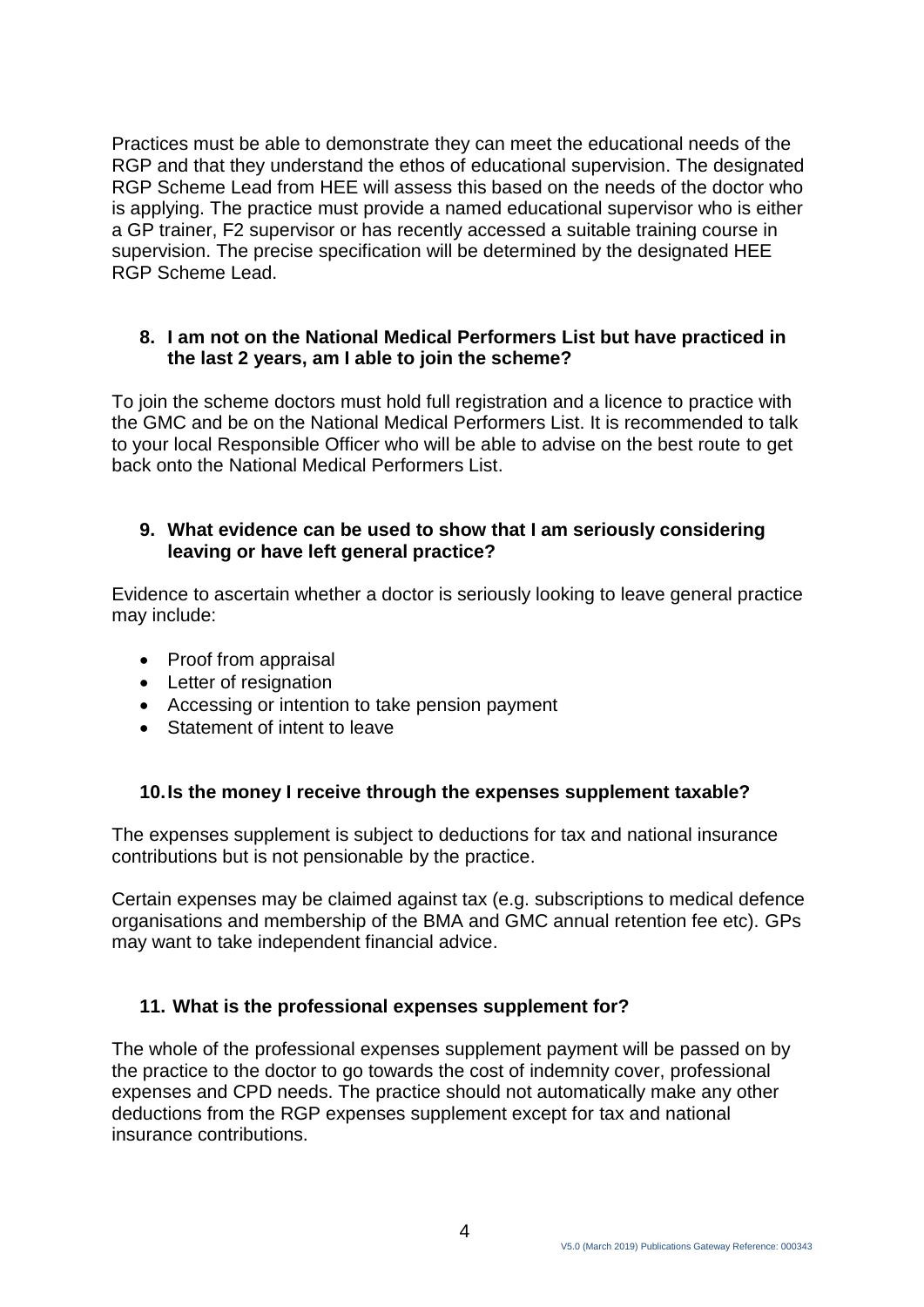# **12. Where is the scheme available?**

The scheme is available across England. Doctors who are intrested in applying to the scheme should in the first instance contact their designated HEE RGP Scheme Lead who will be able to advise on their eligibility for the scheme including work and educational elements and the application process.

#### **13. Why can't I go on the scheme if I work more than four sessions per week?**

The number of sessions to be worked as a RGP is capped at four clinical sessions per week. If you want to work more than this, you are not eligible for the scheme.

The scheme supports practices to provide the flexibility to doctors who for various reasons cannot undertake a regular part-time role, for example for the requirement for short clinics to work around health needs or annualised hours to allow for time off during school holidays. For annualised sessions there is the expectation that the RGP works a minimum of 30 weeks out of the 52.

#### **14. How long can I remain on the scheme for?**

RGPs may be on the scheme for a maximum of five years with an annual review each year to ensure that the RGP remains in need of the scheme and that the practice is meeting its obligations.

#### **15. What happens when the scheme ends?**

Doctors may wish to return to a more substantive role if they so wish when the scheme ends, although this is not a requirement of the scheme.

The RGP achieves full employment rights after 24 months with the same employer and the practice (employer) under employment law is obliged to continue the contract of employment after that time. Any changes in circumstance that may affect the employment of the RGP should be a matter of discussion between the RGP and the practice, and appropriate advice should be taken. The practice is expected to notify the designated HEE RGP Scheme Lead of any substantive changes that may affect employment of the RGP. Examples may include a practice merger, change to different premises, change of NHS England practice contract holder or contract type (e.g. following practice reprocurement).

Advice should be sought from the BMA on issues of continuity of service and employment rights: [http://bma.org.uk/practical-support-at-work/contracts/sessional](http://bma.org.uk/practical-support-at-work/contracts/sessional-gps)[gps](http://bma.org.uk/practical-support-at-work/contracts/sessional-gps)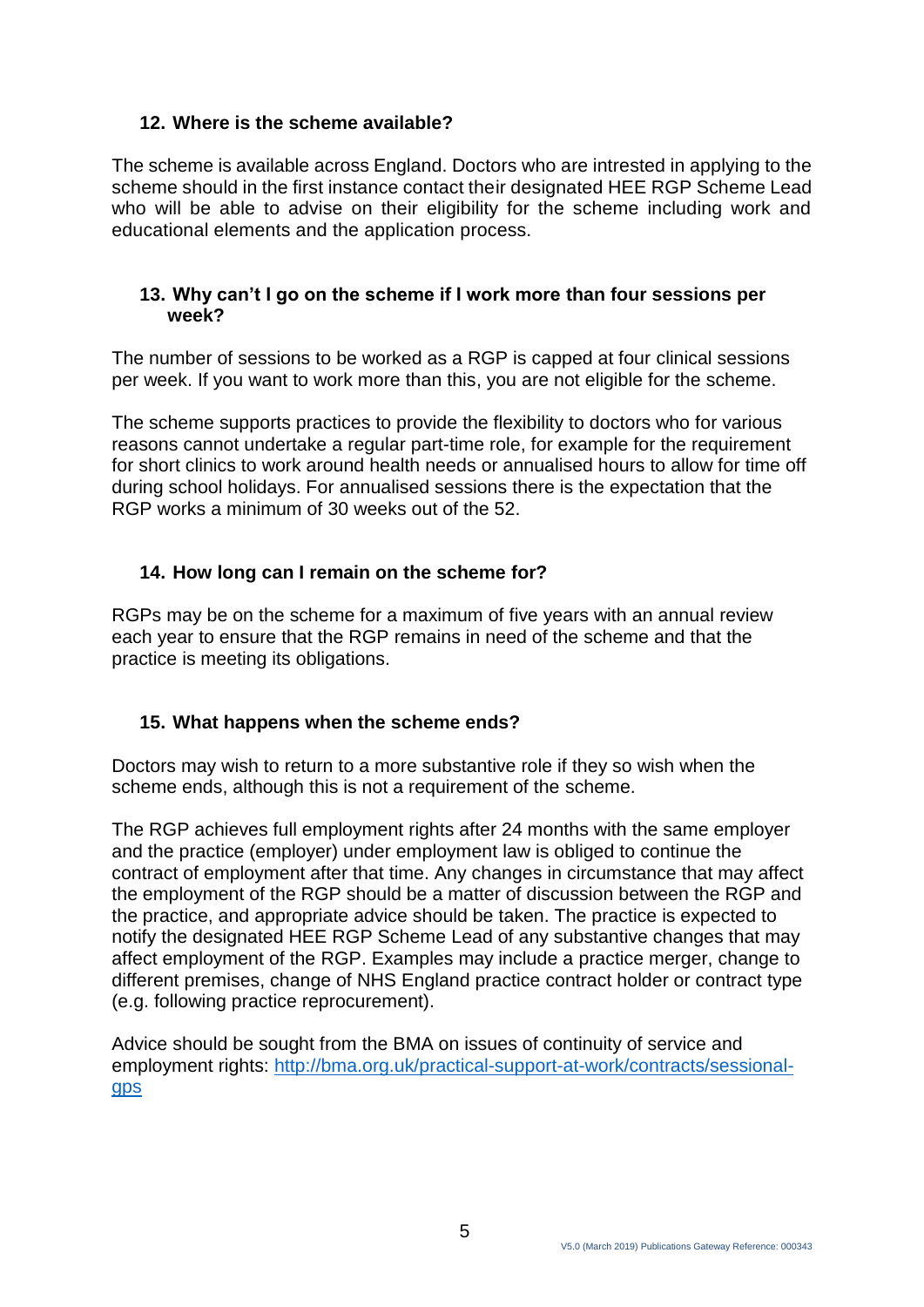# **16. Can I get an extension for my time on the scheme?**

The RGP in discussion with the designated HEE RGP Scheme Lead and subject to agreement by the NHS England's DCO (or nominated deputy either within NHS England or delegated CCG), can extend their time on the scheme in the following circumstances.

- To replace time off the scheme relating to maternity, parental, adoption or sick leave.
- Under special circumstances e.g. where a RGP has had to change practices due to relocation or due to break down in placement and support and would not have enough time left on the scheme to acquire employment rights in a fresh post.

In these circumstances an extension of up to 24 months would be deemed appropriate.

# **17.What is the CPD allowance for a RGP?**

The RGP is entitled to the pro rata full time equivalent of CPD as set out within the BMA salaried model contract. The BMA have provided the following method to calculate a part-time salaried GP's CPD entitlement:

- 1. Number of hours worked per week  $x \cdot 6.4$  = number of minutes of CPD per week [X]
- 2. X divided by 60 = number of hours of CPD per week [Y]
- 3. X or Y x 52 = annual entitlement to CPD ( $X =$  minutes;  $Y =$  hours).

| <b>Contracted</b> | <b>Yearly CPD allowance</b>                                                                                                          | <b>Year CPD</b>   |
|-------------------|--------------------------------------------------------------------------------------------------------------------------------------|-------------------|
| sessions per week | (sessions)                                                                                                                           | allowance (hours) |
|                   | 8 (GP Retention Scheme GPs are<br>entitled to a minimum of 8<br>protected sessions per year for<br>CPD regardless of working hours). | 33                |
|                   | 11                                                                                                                                   | 46                |
| າ                 | 17                                                                                                                                   | 69                |
|                   | 22                                                                                                                                   | 92                |

This equates to:

More information can be found on the BMA website -

[https://www.bma.org.uk/advice/employment/contracts/sessional-and-locum-gp](https://www.bma.org.uk/advice/employment/contracts/sessional-and-locum-gp-contracts/salaried-gp-model-contract/minimum-terms-and-conditions)[contracts/salaried-gp-model-contract/minimum-terms-and-conditions](https://www.bma.org.uk/advice/employment/contracts/sessional-and-locum-gp-contracts/salaried-gp-model-contract/minimum-terms-and-conditions)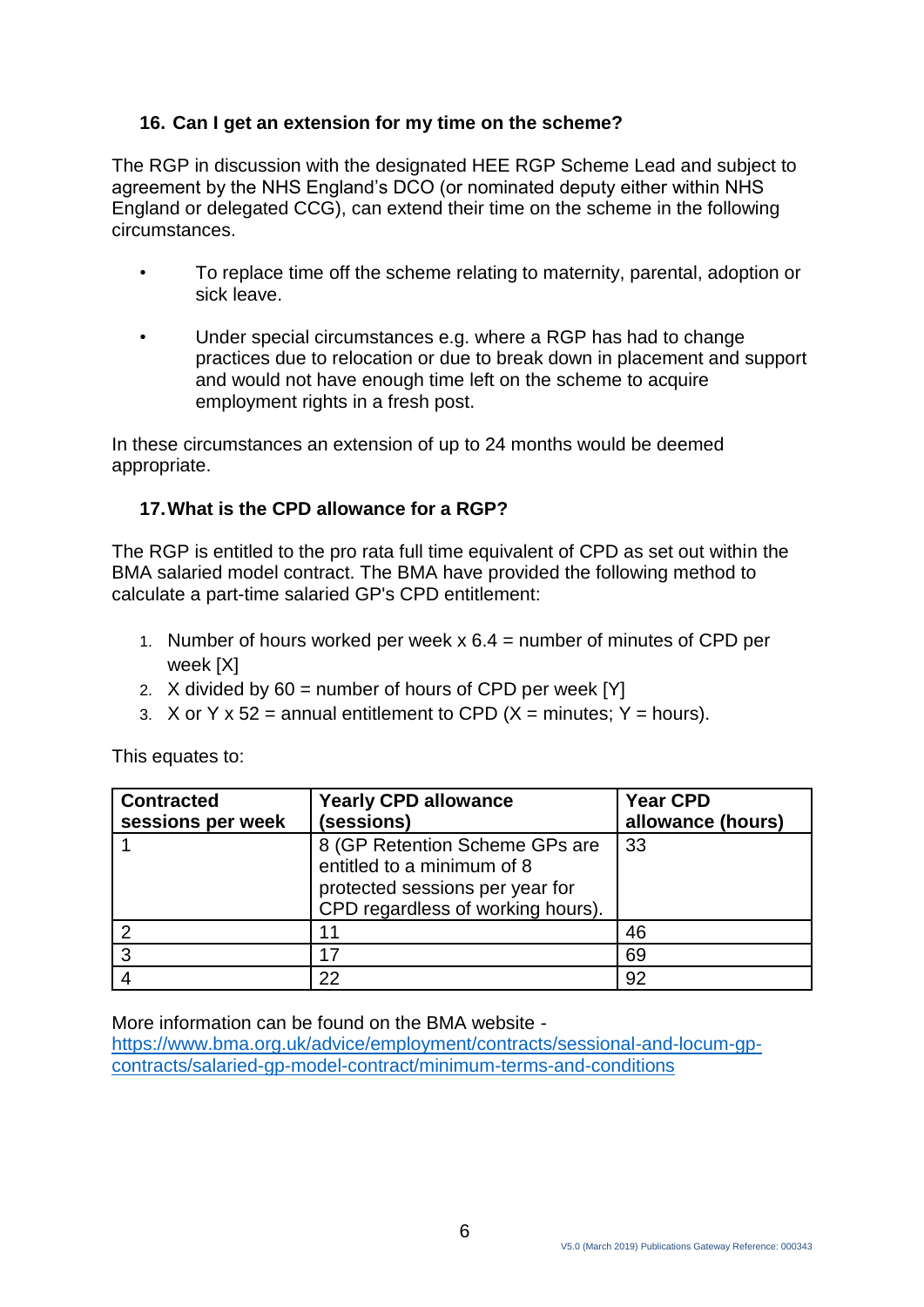# **18. What is the CPD allowance for?**

RGPs have a wide range of experience and it is important that CPD opportunities are tailored to individual need. The RGP is entitled to the pro rata full time equivalent of CPD as set out within the salaried model contract (see question 17 above).

CPD is based on:

- The needs of the individual, as established at their appraisal.
- Discussion with the designated HEE RGP Scheme Lead.
- Discussion with the practice supervisor.

This is underpinned by a robust job plan and reviewed annually by the designated HEE RGP Scheme Lead.

There should be an appropriate balance of CPD sessions spent in the practice (such as in house educational meetings, SEA and prescribing meetings, quality improvement activities) and activities outside the practice (such as learning groups, e-learning, self-directed learning, talks, courses and locality protected learning events). Some RGPs may value the opportunity to develop leadership skills as part of their CPD.

CPD activities may fall outside the RGPs contracted time. For example, if an RGP only works on Monday, it is highly likely that they may find the course they wish to access occur on Tuesday, Wednesday Thursday or Friday. The CPD time can then be taken on an "in lieu" basis on a mutually agreed date.

CPD activities may include:

- Self-directed/private study.
- Developing and/or updating a personal development plan.
- Practitioner or self-directed learning groups.
- Protected learning events.
- Practice quality improvement activity.
- In-house practice based educational meetings (excluding practice meetings that do not have a direct educational purpose, as there is a separate provision for that).
- Management or leadership development activities that are of benefit to the GPs personal and/or skills development.

# **19. Can I work extended hours, including Saturday and Sunday working?**

The RGP may work extended hours during the week or at weekends by mutual agreement, provided the total number of hours worked does not exceed those in the contract, and that the extended hours sessions are incorporated into the job plan where the balance of clinical work, admin, CPD can be assessed as balanced for the post.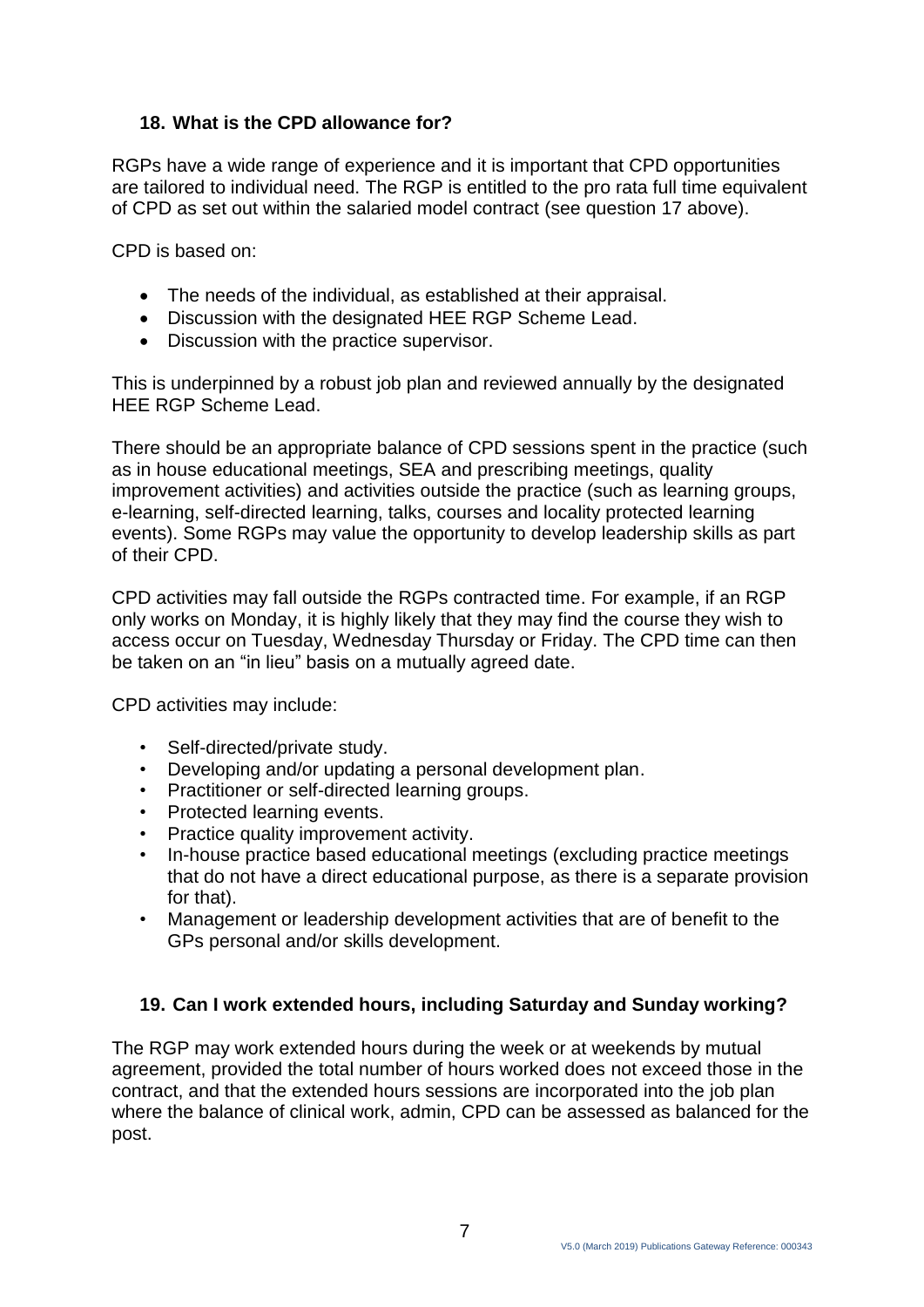# **20. How do I go about applying to the scheme?**

Doctors who are intrested in applying to the scheme should in the first instance contact their designated HEE RGP Scheme Lead who will be able to advise on their eligibility for the scheme including work and educational elements and the application process.

The designated HEE RGP Scheme Lead can be contacted through the local HEE office. Details of these offices can be found on the NHS England website <https://www.england.nhs.uk/gp/gpfv/workforce/retained-doctor-scheme/>

#### **21. What happens if my application is not recommended by the designated HEE RGP Scheme Lead for approval by NHS England?**

Where applications are not recommended by the designated HEE RGP Scheme Lead for approval by NHS England, RGPs should follow the local HEE office's arrangements.

# **22. What happens if I am already on the Retained Doctor Scheme 2016?**

GPs who have been accepted on to the Retained Doctor Scheme 2016 (where the application form has been approved by the NHS England DCO - or nominated deputy either within NHS England or delegated CCG) but who are not in post before 31 March 2017 will be accepted onto the GP Retention Scheme without the need to re-apply.

Those RGPs who are retained under the Retained Doctor Scheme 2016 will continue on that scheme until July 2019 when they will transfer to the GP Retention Scheme if they still have time remaining on the scheme.

# **23.Can I join the scheme and remain being a partner?**

A GP partner is able to join the GP Retention Scheme but would need to step down from their partnership. The scheme is designed to support an "employed" GP in a practice so that the GP can be offered the flexibility required by their circumstances that makes the GP eligible to be on the scheme, encourage the practice to keep the GP on despite any changes in circumstances and also provide educational supervision and support required.

All Retained GPs will be employed by the agreed practice (a condition of the Statement of Financial Entitlements on which payments are made). GMS and PMS practices should offer terms and conditions that are no less favourable than the model salaried GP contract as determined in GMS/PMS regulations. For APMS employers the Salaried Model Contract is considered as a benchmark.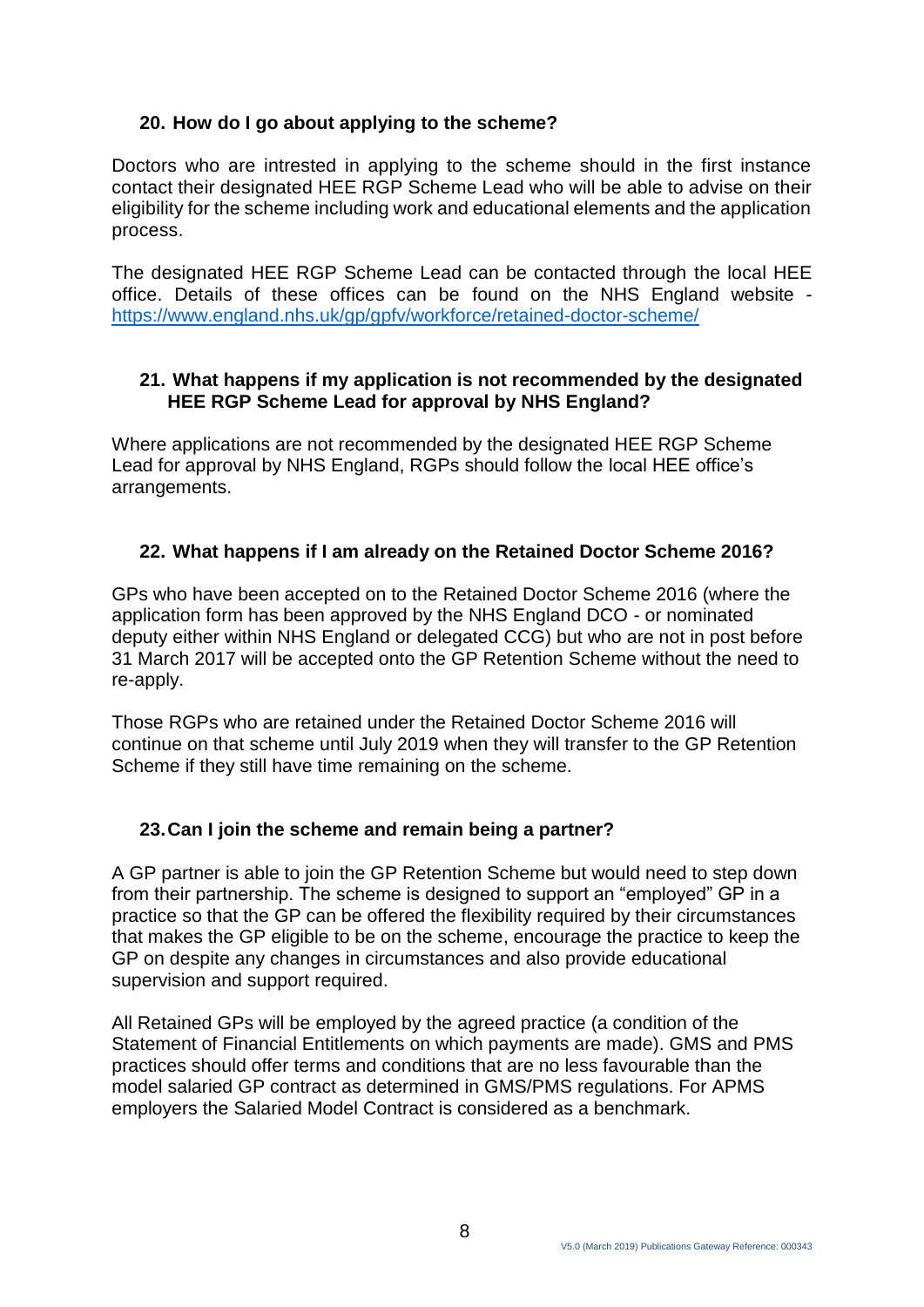# **Questions for GP practices**

#### **24. How will the GP practice benefit?**

Each practice employing a RGP will be able to claim an allowance relating to the number of sessions for which their retained doctor is engaged. The practice will qualify for a payment of £76.92 per clinical session (up to a maximum of four clinical sessions per week) that the doctor is employed for. This allowance will be paid for all sessions including sick leave, annual leave, educational, maternity, paternity and adoptive leave where the RGP is being paid by the practice. Evidence of this payment will be required. The practice and RGP will continue to receive payments under the terms of the scheme as long as the RGP remains contracted to the practice and the practice continues to pay the RGP.

The practice will also benefit by taking on a GP, who despite circumstances that requires flexibility and support for that RGP, can provide additional skills and expertise with a commitment to continuity of patient care.

#### **25. How many retained doctors can a practice take on at once?**

Practices may employ more than one RGP where there is capacity for support and long term career opportunities with the prior approval of the designated HEE RGP Scheme Lead.

# **26. What constitutes as an appropriate induction for a RGP?**

A RGP is a qualified GP, not a trainee. Any induction should take into account the specific needs of the individual RGP and so should be devised in discussion with them. It is important to ensure introduction to all key members of the primary care and allied teams and in addition ensure the RGP is informed of:

- The computer system within the practice so that consultations, prescribing, templates, protocols, mentor, BNF, word processing and internal message systems etc. can be accessed and utilised.
- Practice systems for Chronic Disease Management: utilisation of system templates, adding to disease registers, care plans and patient alerts, familiarity with recall systems, targets, and team roles in their management.
- Practice procedures and protocols and where to access these.
- Knowledge of local and practice prescribing policies.
- Familiarity with local referral pathways used by the practice, collaborative working arrangements and main providers together with services available.
- Familiarity with in-house services, e.g. Phlebotomy, ECG etc.
- Knowledge of any special services provided by the practice, e.g. drug dependence, physiotherapy, counselling, chiropody etc.
- Provided with relevant and necessary telephone contact numbers.
- Awareness of practice appointment systems and on-call arrangements.
- Location of emergency drugs.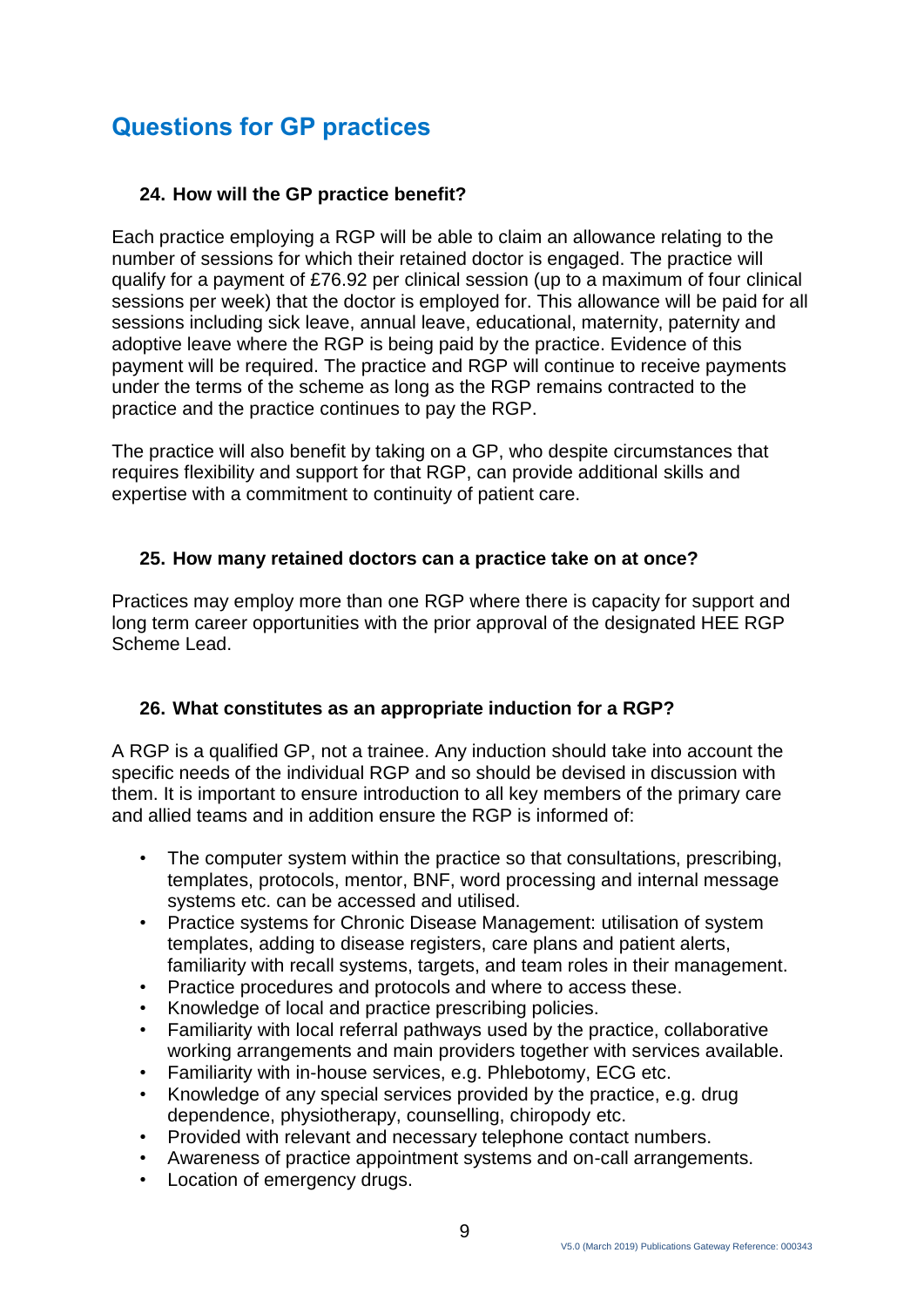- Procedures for reporting significant events.
- Panic button location and protocol for reporting violent incidents.

# **Questions regarding educational supervision**

#### **27.Who is the Educational Supervisor?**

The educational supervisor is a named doctor in the same practice, who is appropriately trained to be responsible for the overall supervision and management of the educational progress of a specified RGP whilst employed by the practice. The aim of this role is to provide individual support for the RGP, help facilitate their integration into the practice, ensure that their professional development needs are supported and avoid professional isolation. This support should be tailored to the individual needs of the RGP.

#### **28.What support does the educational supervisor offer to the RGP?**

The educational supervisor will review with the RGP their educational needs on a regular basis. The appraisal toolkits should be the route for recording learning and development for the RGP. The educational supervisor will provide regular feedback to the RGP and will oversee their professional development, including monitoring clinical and educational progress and ensuring the RGP receives appropriate career guidance and planning.

# **29.How can I as a RGP benefit from educational supervision?**

GPs on the scheme have been asked by HEE to give their views on what they found useful in their supervision, responses included:

- *Allows time for a wide-ranging conversation to take place which is very useful.*
- *Allows for a greater understanding of the practice and local procedures.*
- *The sessions provide an opportunity to discuss a mix of clinical queries and psychosocial/holistic issues.*
- *The ability to review practice and have discussions around the management of chronic disease as well as specific cases.*
- *Supervision sessions provide valuable time for ongoing support and discussing difficult patients.*
- *The sessions allow for a wide range of clinical and managerial topics (funding/prescribing budgets/referral process etc.) to be discussed. Sometimes we look at clinical skills, in areas where I have identified I struggle with (e.g. first mental health consultation).*
- *Increases competency in key data areas so that when data / audit runs are done that they are complete from my perspective i.e. relevant information entered.*
- *Helps to develop a mature understanding of IT- EMIS/Cerner/other.*